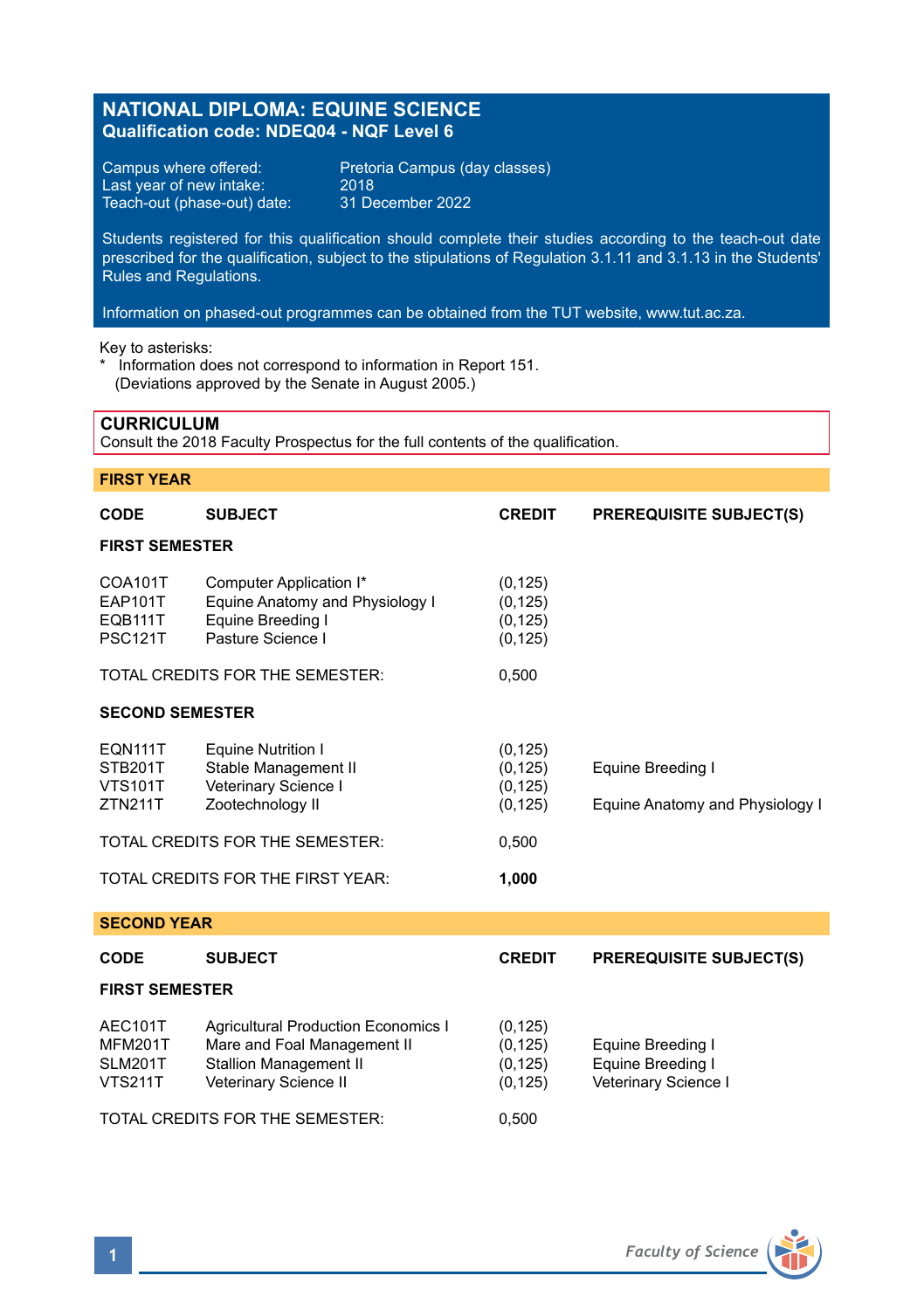# **SECOND SEMESTER**

| <b>DMN211T</b>                     | Data Management II    | (0, 125) | Computer Application I |
|------------------------------------|-----------------------|----------|------------------------|
| <b>FRY111T</b>                     | Farriery I            | (0, 125) |                        |
| STB301T                            | Stable Management III | (0, 125) | Stable Management II   |
| ZTN311T                            | Zootechnology III     | (0, 125) | Zootechnology II       |
| TOTAL CREDITS FOR THE SEMESTER:    |                       | 0.500    |                        |
| TOTAL CREDITS FOR THE SECOND YEAR: |                       | 1.000    |                        |

| <b>THIRD YEAR</b>                 |                                                                                 |               |                                |  |  |  |  |
|-----------------------------------|---------------------------------------------------------------------------------|---------------|--------------------------------|--|--|--|--|
| <b>CODE</b>                       | <b>SUBJECT</b>                                                                  | <b>CREDIT</b> | <b>PREREQUISITE SUBJECT(S)</b> |  |  |  |  |
| <b>FIRST OR SECOND SEMESTER</b>   |                                                                                 |               |                                |  |  |  |  |
| EXP1EQS                           | Work-Integrated Learning I (on completion (0,500)<br>of all the above subjects) |               |                                |  |  |  |  |
| EXP2EQS                           | Work-Integrated Learning II                                                     | (0,500)       | Work-Integrated Learning I     |  |  |  |  |
| TOTAL CREDITS FOR THE THIRD YEAR: |                                                                                 | 1,000         |                                |  |  |  |  |
|                                   | TOTAL CREDITS FOR THE QUALIFICATION:                                            | 3,000         |                                |  |  |  |  |
|                                   |                                                                                 |               |                                |  |  |  |  |

# **SUBJECT INFORMATION (OVERVIEW OF SYLLABUS)**

The syllabus content is subject to change to accommodate industry changes. Please note that a more detailed syllabus is available at the Department or in the study guide that is applicable to a particular subject. At time of publication, the syllabus content was defined as follows:

# **A**

### **AGRICULTURAL PRODUCTION ECONOMICS I (AEC101T) 1 X 3-HOUR PAPER** *(Subject custodian: Department of Crop Sciences)*

Introduction to and background of management economics. Principles of the micro-economics of production elements of general farming management. Guidelines for human resource management in agriculture. Aspects of risk and uncertainty management in farming. (Total tuition time: ± 40 hours)

### **C**

# **COMPUTER APPLICATION I (COA101T) CONTINUOUS ASSESSMENT**

*(Subject custodian: End User Computing Unit)* Students have to acquire theoretical knowledge (computing fundamentals) and practical skills as an end-

user in operating systems and MS Office suite applications (MS Word, MS Excel and MS PowerPoint) on an introductory level. Students will do online and computer based tests. The modules are mapped with SAQA and IC3 Essential Skills for Digital Literacy (international certification). (Total tuition time: ± 40 hours)

### **D**

# **DATA MANAGEMENT II (DMN211T) CONTINUOUS ASSESSMENT**

*(Subject custodian: End User Computing Unit)* Students have to acquire basic theoretical knowledge and advanced practical skills as end-users using MS Office Access. Principles of electronic data processing, including data capturing, data manipulation, data processing and information management. The practical applications will be customised to support data management as the specialisation field. (Total tuition time: ± 40 hours)

# **2** *Faculty of Science*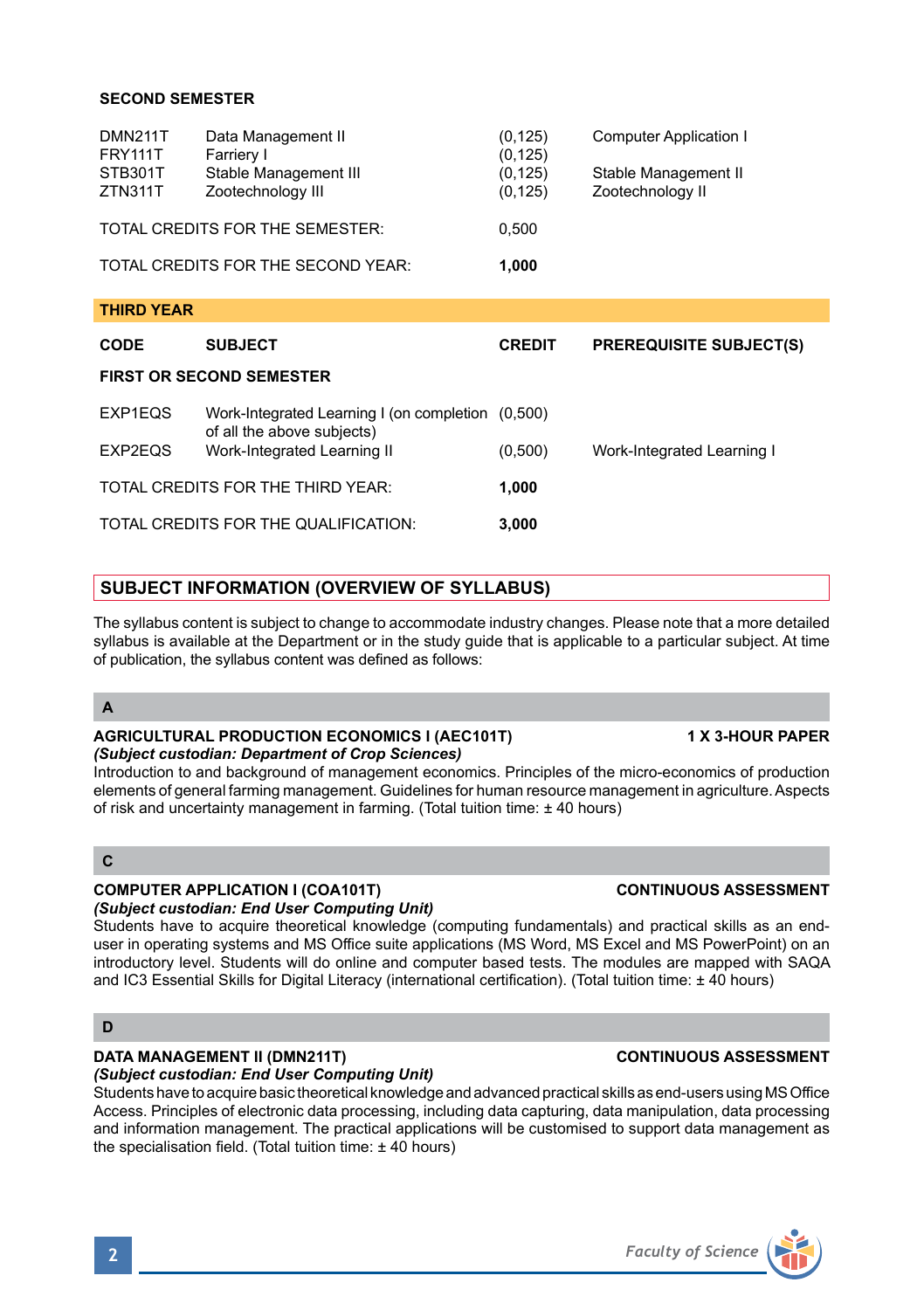#### analyses and a horse's nutrient requirements. Classification and characteristics of different fodders. Practical horse feeding, as well as basic ration formulation. (Total tuition time:  $\pm 80$  hours)

# **FARRIERY I (FRY111T) 1 X 3-HOUR PAPER**

# *(Subject custodian: Department of Animal Sciences)*

*(Subject custodian: Department of Animal Sciences)*

*(Subject custodian: Department of Animal Sciences)*

*(Subject custodian: Department of Animal Sciences)*

to genetic deficiency. (Total tuition time: ± 80 hours)

An intensive study of all theoretical aspects of the shoeing of horses, as well as practical hoof care. The aim is not to train farriers, but to present the practice of shoeing to enable students to make a better assessment of the newly shod horse. (Total tuition time: ± 84 hours)

An introduction to the basic anatomy and physiology of the horse, referring to the musculoskeletal system, organs and organ systems, as well as specific aspects of neurology and endocrinology. (Total tuition time:

An introduction to basic mammalian genetics, especially as applied to horse breeding. Horse diseases related

An introduction to livestock nutrition. The anatomy and physiology of the digestive system of the horse, feed

**M**

**F**

**E**

 $±$  112 hours)

#### **MARE AND FOAL MANAGEMENT II (MFM201T) 1 X 3-HOUR PAPER** *(Subject custodian: Department of Animal Sciences)*

A complete study, with practical demonstrations, of the handling and care of a mare and foal, from the foal's birth to its weaning. (Total tuition time: ± 54 hours)

# **P**

# **PASTURE SCIENCE I (PSC121T) 1 X 3-HOUR PAPER**

# *(Subject custodian: Department of Animal Sciences)*

The morphology and physiology of grasses. Veld types and the interaction between livestock and pastures. Methods and principles of veld management. The characteristics, nutritional value and productivity of veld. The burning of veld, bush encroachment and radical veld improvement. The establishment, maintenance and management of cultivated pastures. The most important grasses, legumes, fodder trees and shrubs. Feed conservation and the planning of a fodder-flow programme. (Total tuition time: ± 50 hours)

### **S**

# **STABLE MANAGEMENT II (STB201T) 1 X 3-HOUR PAPER**

# *(Subject custodian: Department of Animal Sciences)*

The layout of buildings and the construction of stables, ancillary buildings and arenas. Field management and fencing. All aspects of the daily management of a stable yard and the handling of horses. (Total tuition time:  $\pm$  51 hours)

# **STABLE MANAGEMENT III (STB301T) 1 X 3-HOUR PAPER**

### *(Subject custodian: Department of Animal Sciences)*

This subject is divided into two subsections. The first covers the management of labour, as well as business, administrative and financial tasks concerning the running of a yard. The second is a study of exercise physiology. Exercise routines and the application of physiological norms in the exercising of horses. Riding programmes and the basic training of horses. (Total tuition time: ± 31 hours)

### **EQUINE ANATOMY AND PHYSIOLOGY I (EAP101T) 1 X 3-HOUR PAPER**

# **EQUINE BREEDING I (EQB111T) 1 X 3-HOUR PAPER**



# **EQUINE NUTRITION I (EQN111T) 1 X 3-HOUR PAPER**